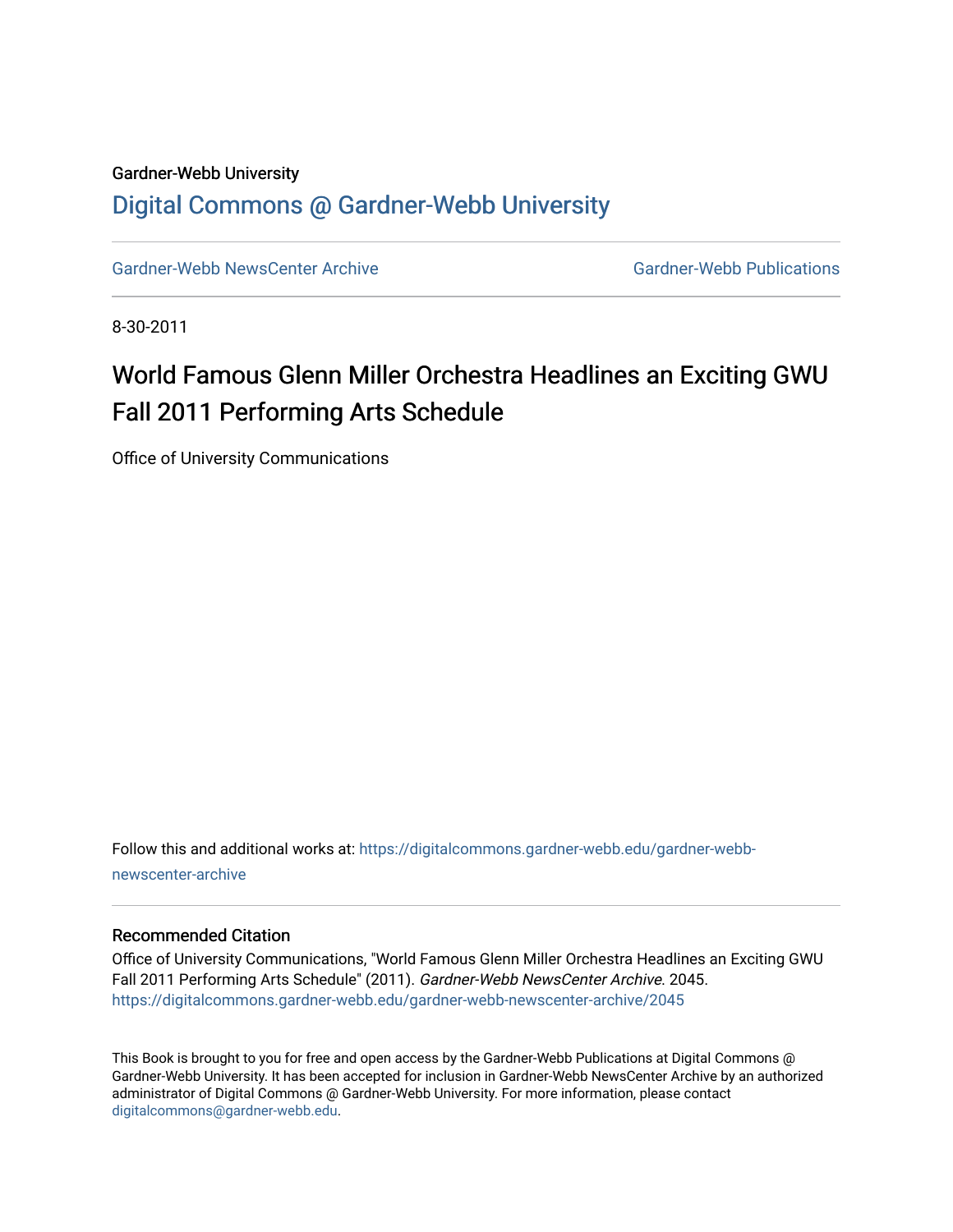# **World Famous Glenn Miller Orchestra Headlines an Exciting GWU Fall 2011 Performing Arts Schedule**

**webpublish.gardner-webb.edu**[/newscenter/world-famous-glenn-miller-orchestra-headlines-an-exciting-gwu-fall-2011](https://webpublish.gardner-webb.edu/newscenter/world-famous-glenn-miller-orchestra-headlines-an-exciting-gwu-fall-2011-performing-arts-schedule/) performing-arts-schedule/

Office of University Communications **August 30, 2011 August 30, 2011** 

BOILING SPRINGS, N.C. – The world famous Glenn Miller Orchestra will bring the bigband pizzazz of the 1940s to Gardner-Webb University on Sept. 26 at 7:00 p.m. at the Paul Porter Arena, inside the Lutz-Yelton Convocation Center. The event is a fundraiser for the Music Department of Gardner-Webb's new School of Performing and Visual Arts.

The Glenn Miller Orchestra is the most popular and sought after big band in the world today for both concert and swing dance engagements. As one reviewer wrote, "In an era of blaring brass, rinky-dink pianos, and throbbing drums, a young orchestra leader named Glenn Miller…found sound and salvation by muting the brass, featuring the mellow sound of the trombone, and turning the lead over to the reeds. By creating the unmistakable 'Glenn Miller' sound, he lifted himself and his orchestra to an exalted position among the finest groups of the Big Band Era."

Tickets are now on sale for the Sept. 26 concert. The cost is \$10 for general admission and faculty, and \$5 for students. For tickets, call (704) 406-4448, or email Dr. Patricia Sparti at [psparti@gardner-webb.edu](mailto:%20psparti@gardner-webb.edu).

The Glenn Miller Orchestra is one of a host of exciting concerts sponsored by the Gardner-Webb Department of Music this fall. Unless otherwise noted, the following events are free and open to the public.

## *Tuesday, September 13 – Distinguished Artist Concert Blanton Auditorium, 8pm*

A program of virtuosic pieces for violin and piano, featuring Calin Lupanu, Violin and Concertmaster; Monica Boboc, Violin; the Charlotte Symphony Orchestra; GWU violin faculty; and Philip Bush, Piano.

## *Tuesday, September 20 – Distinguished Artist Concert Blanton Auditorium, 8pm*

A program featuring Tanja Bechtler, Cello; Queens University's Paul Nitsch, piano; and GWU faculty.

#### *Thursday, September 22 – Distinguished Artist Masterclass Blanton Auditorium, 8pm*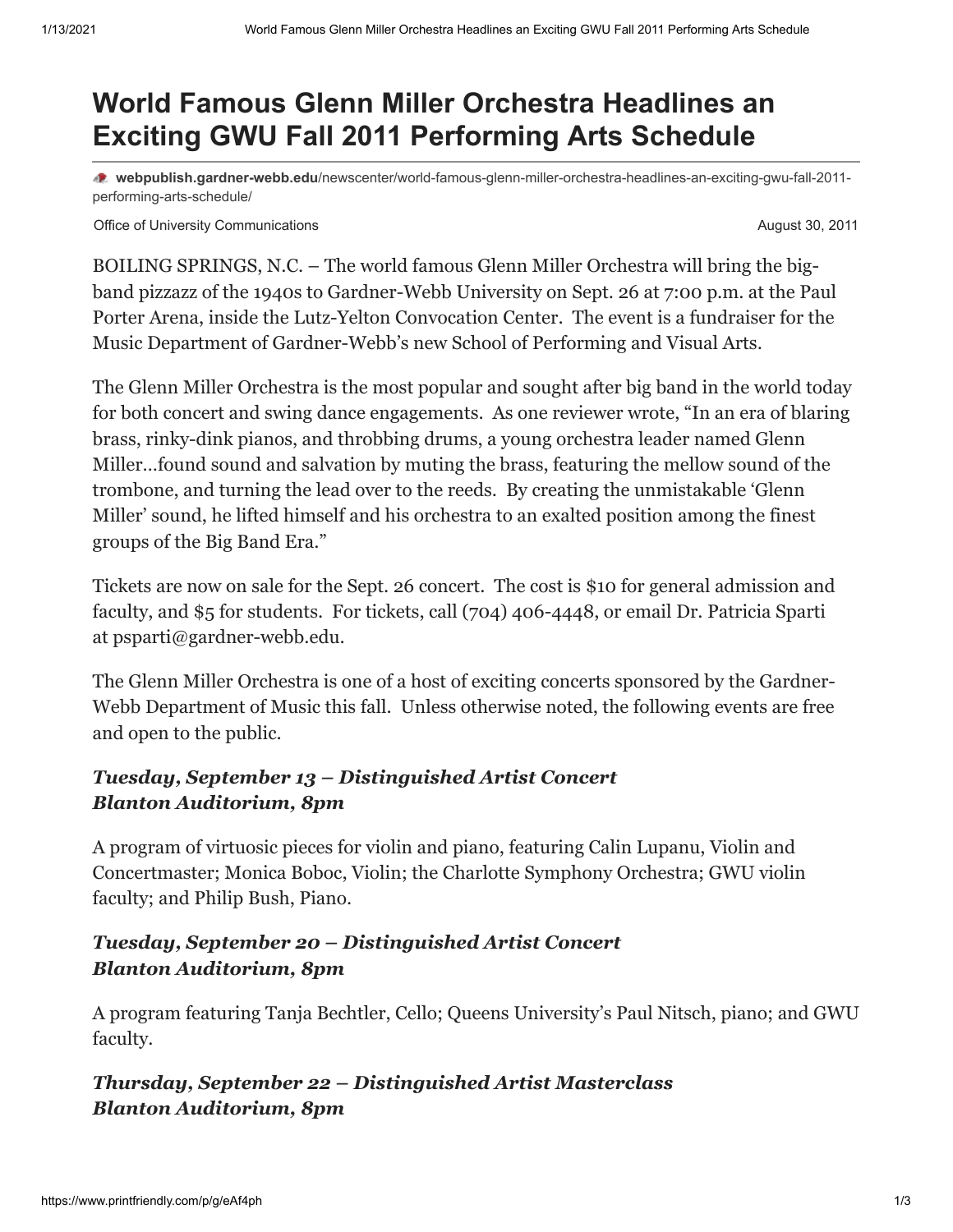A program featuring trumpeter Charlie Schlueter, the former Principal Trumpet of the Boston Symphony Orchestra.

## *October 4-8 – Is He Dead? Dover Theatre, 7:30 pm*

Guest Professor William Martin directs Mark Twain's farcical comedy *Is He Dead?*, which recently enjoyed a successful run on Broadway. A starving artist who cannot sell a painting to save his life fakes his own death to increase his work's value. When he's forced to dress as his imaginary twin sister to cover his lie, hilarity ensues.*The cost is \$5 for adults and \$3 for children and senior adults. Admission is free for Gardner-Webb students, faculty and staff.*

# *Tuesday, October 11 – GWU Concert Choir, Chorale, and Handbells Dover Theatre, 8pm*

Gardner-Webb's Dr. Paul J. Etter conducts the GWU Concert Choir, Chorale, and Handbells ensemble.

# *Wed.-Sat., November 9-12 – Hansel and Gretel Dover Theatre, 7:30pm*

GWU's Dr. Susan Ali directs E. Humperdinck's classic opera, which tells the famous story of Hansel and Gretel, siblings who narrowly escape the clutches of a wicked, child-eating witch. The cast will feature both Gardner-Webb students and music department faculty. *The cost is \$5 for adults and \$3 for children and senior adults. Admission is free for Gardner-Webb students, faculty and staff.*

## *Thursday, November 17 – GWU Jazz Band Dover Theatre, 8pm*

Gardner-Webb's Dr. Jeff Richmond directs the GWU Jazz Band.

# *Tuesday, November 29 – GWU Symphonic Band Dover Theatre, 8pm*

Gardner-Webb's Dr. Matt Whitfield conducts the GWU Symphonic Band.

## *Nov. 29-Dec. 3 – My Sweet Charlie Dover Theatre, 7:30 pm*

Set during the tumultuous Civil Rights movement, *My Sweet Charlie* is the story of Charlie Roberts, a black New York attorney who is forced to flee when he's falsely accused of murder. He finds refuge, and an unlikely friendship, with Marlene Chambers, a white southern